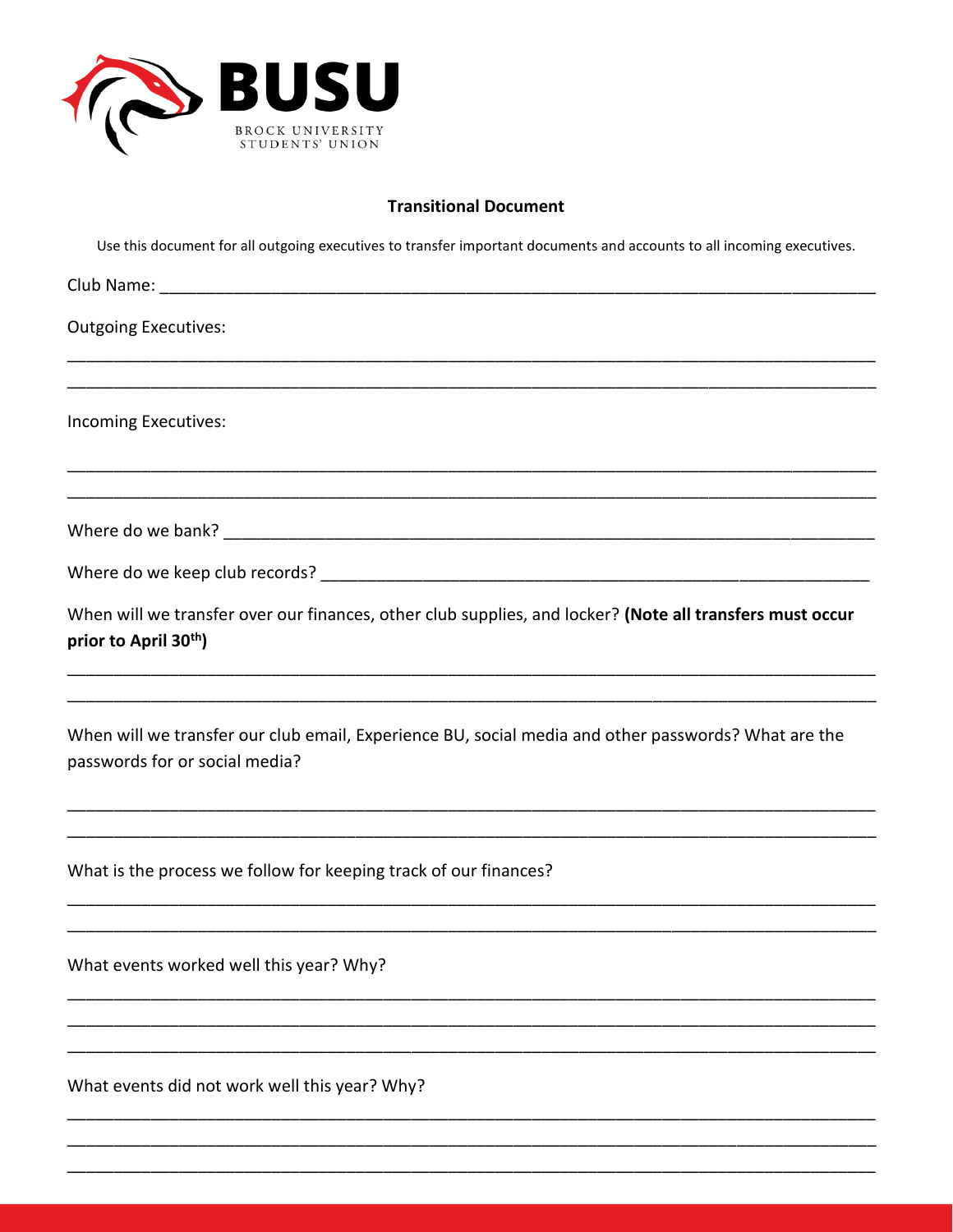

Where can we make improvements and how can we implement said changes?

Is the current club structure fitting for the club mandate? Are the roles clearly outline and all incoming executives are aware of their responsibilities? If no, state why not.

What is the best advice the outgoing executives can give the incoming executives?

What else do the incoming executives need to know about the club and club operations?

Are there items of the club that should be brought to the BUSU Clubs Team? If yes, please state them here.